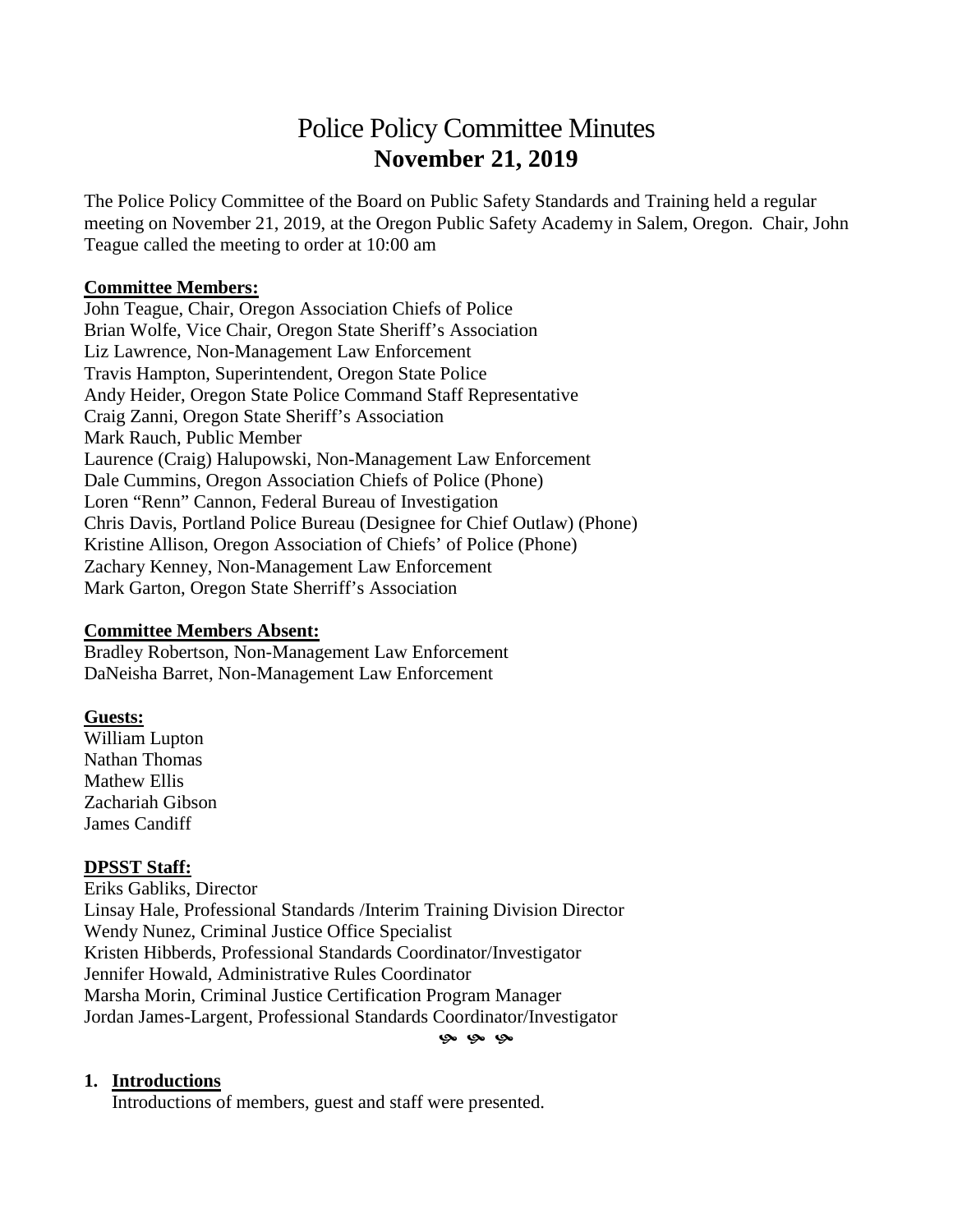### **2. Approve August 15, 2019 Meeting Minutes**

*Brian Wolfe moved to approve the minutes from the 8/15/2019, Police Policy Committee meeting. Liz Lawrence seconded the motion. The motion carried unanimously*

#### **3. Administrative Closures – Police**

Presented by Kristen Hibberds

Staff presented the following professional standards cases to the Police Policy Committee for administrative closure.

| Officer                                          | Certifications | Summary                                                                                                            | <b>Flagged for Review</b><br>(if hired in future) |
|--------------------------------------------------|----------------|--------------------------------------------------------------------------------------------------------------------|---------------------------------------------------|
| Anderson, Jacob<br><b>DPSST #58704</b>           | None           | Separation - Repeatedly<br>falling asleep on duty.                                                                 | Yes                                               |
| Arrellin-Lara,<br>Emanuel<br><b>DPSST #59473</b> | None           | Separation - Dishonest<br>to Field Training Officer<br>and Sergeant.                                               | Yes                                               |
| Barrington,<br>Matthew<br><b>DPSST #48314</b>    | Intermediate   | Separation -<br><b>Employment reinstated</b><br>prior to arbitration.                                              | N <sub>o</sub>                                    |
| Botz, Kiana<br><b>DPSST #59318</b>               | None           | Separation - Untruthful<br>during application<br>process.                                                          | Yes                                               |
| Cirilo, Michael<br><b>DPSST #59703</b>           | None           | Separation -<br>Misrepresented<br>information surrounding<br>an on-duty injury.                                    | Yes                                               |
| Dewey, James<br><b>DPSST #53532</b>              | <b>Basic</b>   | Separation $-$<br>Investigation unrelated<br>to allegation of<br>misconduct.                                       | N <sub>0</sub>                                    |
| Fisher, Jessica<br><b>DPSST #59842</b>           | None           | Separation - Dishonesty<br>during background<br>investigation.                                                     | Yes                                               |
| Hartle, Joshua<br><b>DPSST #57834</b>            | None           | Separation - Dishonest<br>during background<br>investigation and<br>internal affairs<br>investigation.             | Yes                                               |
| Kent, Santiago<br><b>DPSST #31181</b>            | Advanced       | Separation - Related to<br>on-duty injury.<br>Concerns were raised<br>regarding Kent's<br>truthfulness surrounding | N <sub>o</sub>                                    |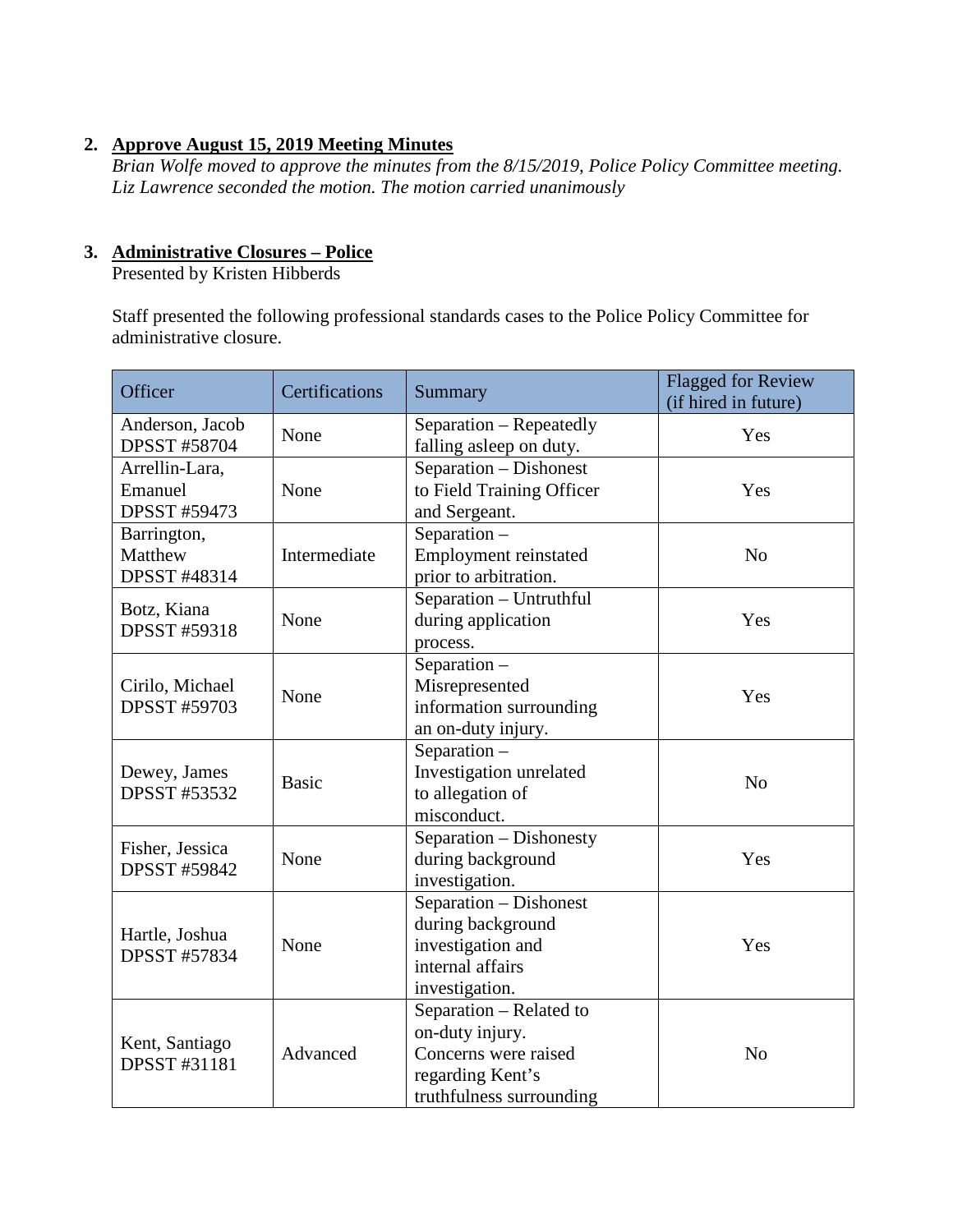|                                       |       | allegations of<br>discrimination. No |                |
|---------------------------------------|-------|--------------------------------------|----------------|
|                                       |       | sustained misconduct.                |                |
| Oelrich, Bryanna                      |       | Separation – Related to              |                |
| <b>DPSST #56728</b>                   | Basic | allegations of steroid               | N <sub>0</sub> |
|                                       |       | possession and use.                  |                |
|                                       |       | Separation – Conduct                 |                |
| Reetz, Tosha                          | None  | surrounding unlawful                 | Yes            |
| <b>DPSST #58323</b>                   |       | conduct and                          |                |
|                                       |       | unprofessionalism.                   |                |
|                                       |       | Conviction – Driving                 |                |
|                                       |       | Under the Influence in               |                |
| Solorio, Jairo<br><b>DPSST #60121</b> | None  | California. Conviction               | N <sub>0</sub> |
|                                       |       | occurred 7 years prior to            |                |
|                                       |       | employment and is the                |                |
|                                       |       | only conviction.                     |                |

*Travis Hampton moved to approve the recommendations made by staff to administratively close the above listed cases. Craig Zanni seconded the motion. The motion passed unanimously.* 

# **4. Lupton, William #41371; Basic, Intermediate and Advanced Police Certifications – Jacksonville Police Department**

Presented by Kristen Hibberds

In April 2019, DPSST was notified that Lupton was cited for a violation and subsequently convicted.

Staff identified violations of the Board's minimum moral fitness standards for public safety professionals, specifically:

- **Gross Misconduct** when Lupton was convicted of Taking, Angling, Hunting or Trapping in Violation of Wildlife law or rule on August 13, 2019.
- **Dishonesty** when Lupton knowingly engaged in dishonesty by omission when he failed to notify law enforcement when he learned that his juvenile son illegally harvested a turkey on April 3, 2019.

Staff did not identify any violations of Disregard for the Rights of Others, or Misuse of Authority.

William Lupton presented verbal mitigation.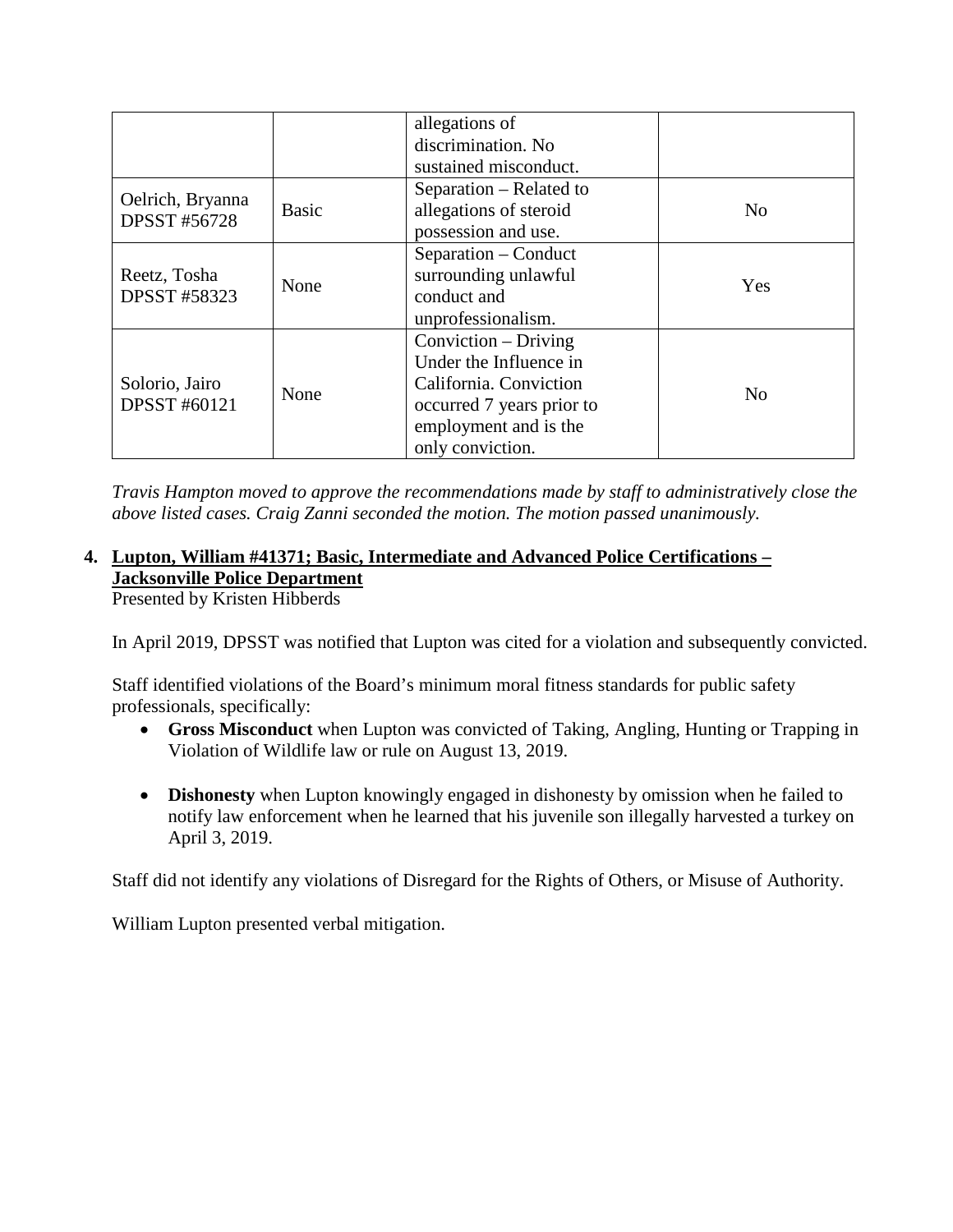| <b>Committee Vote/Consensus</b>                                                      | <b>Second</b>     | <b>Vote</b>  | <b>Outcome</b>       |
|--------------------------------------------------------------------------------------|-------------------|--------------|----------------------|
| Travis Hampton moved that the                                                        | <b>Mark Rauch</b> | 13 ayes;     | <b>Motion Passes</b> |
| Police Policy Committee adopt the                                                    |                   | 0 nays;      | Unanimously.         |
| staff report as the record upon                                                      |                   |              |                      |
| which its recommendations are                                                        |                   |              |                      |
| based.                                                                               |                   |              |                      |
| Craig Halupowski moved that,                                                         | Zachary Kenney    | 2 ayes       | <b>Motion Fails</b>  |
| when considering only what is                                                        |                   | (Halupowski, |                      |
| contained in the staff report, Lupton                                                |                   | Kenney);     |                      |
| did not violate the Board's Moral                                                    |                   | 11 nays;     |                      |
| Fitness Standard and the case be                                                     |                   |              |                      |
| administratively closed.                                                             |                   |              |                      |
| Craig Zanni moved that, when                                                         | Andy Heider       | 13 ayes;     | <b>Motion Passes</b> |
| considering only what is contained                                                   |                   | 0 nays;      | Unanimously          |
| in the staff report, Thomas did                                                      |                   |              |                      |
| violate the Board's Moral Fitness                                                    |                   |              |                      |
| Standard, specifically violating                                                     |                   |              |                      |
| Gross Misconduct as identified by                                                    |                   |              |                      |
| staff.                                                                               |                   |              |                      |
| <b>Mitigating Factors</b>                                                            |                   |              |                      |
| The individual did self-report the criminal disposition.                             |                   |              |                      |
| Conduct did not occur while acting in an official capacity.                          |                   |              |                      |
| The individual has complied with all of their court ordered obligations.             |                   |              |                      |
| The individual only has one criminal disposition in his record.                      |                   |              |                      |
| He did have a bear tag, showing he does follow wildlife laws and rules.<br>$\bullet$ |                   |              |                      |
| He did not remove the posting from social media, indicating he was not<br>$\bullet$  |                   |              |                      |
| attempting to hide the violation.                                                    |                   |              |                      |
| Lupton's truthfulness after the interview with OSP.                                  |                   |              |                      |
| <b>Aggravating Factors</b>                                                           |                   |              |                      |
| Conduct occurred during employment in public safety.                                 |                   |              |                      |
| The individual was found guilty of one criminal disposition.                         |                   |              |                      |
| The recentness of the conviction.                                                    |                   |              |                      |
| Craig Zanni moved, after                                                             | Andy Heider       | 13 ayes;     | <b>Motion Passes</b> |
| considering the identified violations                                                |                   | 0 nays;      | Unanimously          |
| of the Board's moral fitness                                                         |                   |              |                      |
| standard and weighing the                                                            |                   |              |                      |
| aggravating and mitigating                                                           |                   |              |                      |
| circumstances unique to this case,                                                   |                   |              |                      |
| that no board action should be                                                       |                   |              |                      |
| taken against Lupton's                                                               |                   |              |                      |
| certifications.                                                                      |                   |              |                      |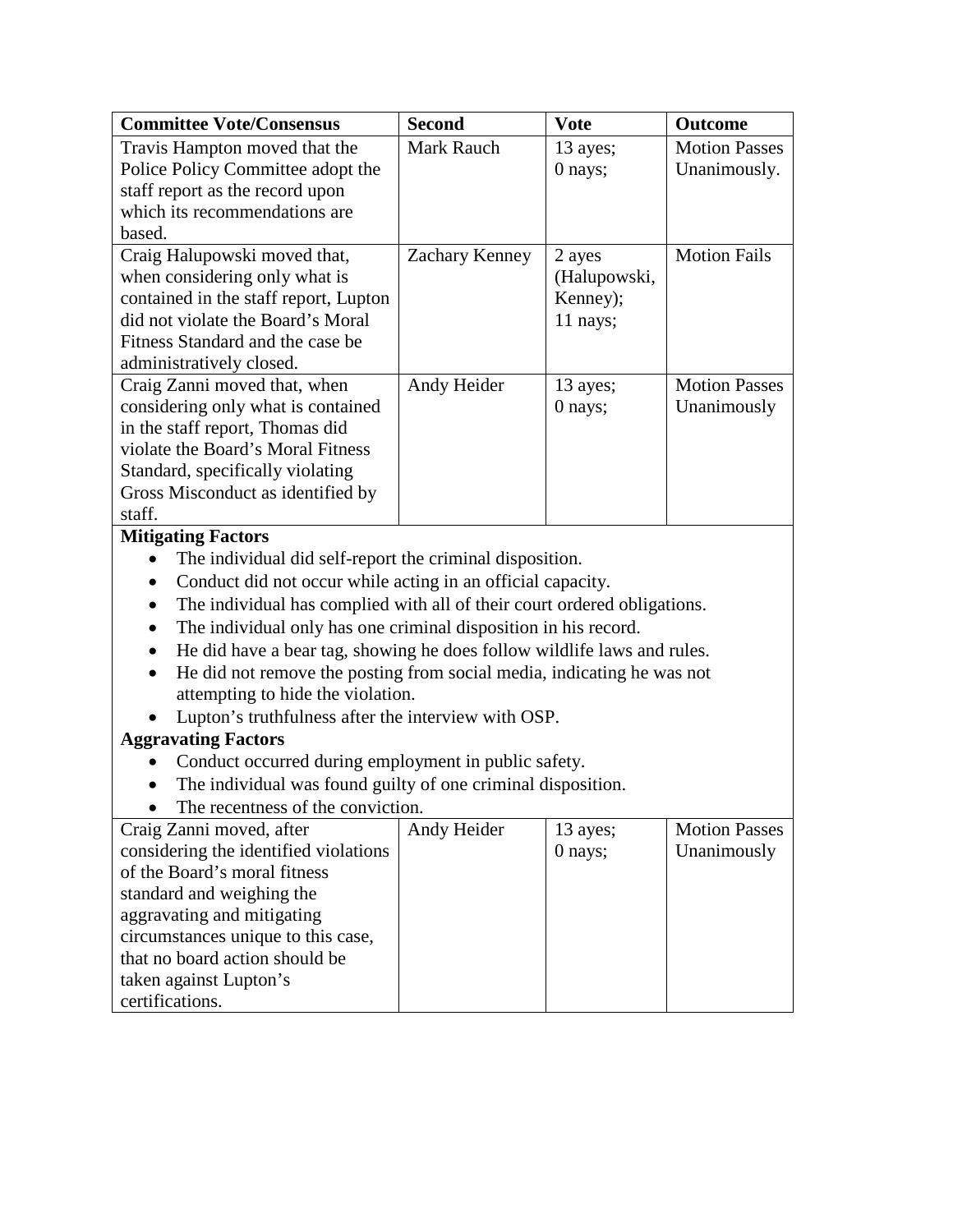# **5. Thomas, Nathan #53344; Basic and Intermediate Police Certifications – Roseburg Police Department**

Presented by Kristen Hibberds

In June 2018, DPSST received a Personnel Action from Roseburg Police Department (RPD) indicating that Thomas had resigned from employment.

Staff identified violations of the Board's minimum moral fitness standards for public safety professionals, specifically:

• **Gross Misconduct** when Thomas engaged conduct that recklessly disregarded the law when he was in possession of a Schedule III controlled substance. Thomas' admitted possession of a controlled substance threatened the efficient operations or the RPD

Staff did not identify any violations of Dishonesty, Disregard for the Rights of Others, or Misuse of Authority.

Nathan Thomas presented verbal mitigation.

| <b>Committee Vote/Consensus</b>                                              | <b>Second</b>      | <b>Vote</b>  | <b>Outcome</b>       |
|------------------------------------------------------------------------------|--------------------|--------------|----------------------|
| Brian Wolfe moved that the Police                                            | Craig Zanni        | 13 ayes;     | <b>Motion Passes</b> |
| Policy Committee adopt the staff                                             |                    | 0 nays;      | Unanimously          |
| report as the record upon which its                                          |                    |              |                      |
| recommendations are based.                                                   |                    |              |                      |
|                                                                              |                    |              |                      |
| Travis Hampton moved that, when                                              | <b>Brian Wolfe</b> | 13 ayes;     | <b>Motion Passes</b> |
| considering only what is contained                                           |                    | 0 nayes;     | Unanimously          |
| in the staff report, Thomas did                                              |                    |              |                      |
| violate the Board's Moral Fitness                                            |                    |              |                      |
| Standard, specifically Gross                                                 |                    |              |                      |
| Misconduct as identified by staff.                                           |                    |              |                      |
| <b>Mitigating Factors</b>                                                    |                    |              |                      |
| Staff found no mitigating circumstances.                                     |                    |              |                      |
| <b>Aggravating Factors</b>                                                   |                    |              |                      |
| The individual's conduct occurred during their employment as a public safety |                    |              |                      |
| professional.                                                                |                    |              |                      |
| Craig Haulpowski moved, after                                                | John Teague        | 4 ayes       | <b>Motion Fails</b>  |
| considering the identified violations                                        |                    | (Haulpowski, |                      |
| of the Board's moral fitness                                                 |                    | Teague,      |                      |
| standard and weighing the                                                    |                    | Cummins,     |                      |
| aggravating and mitigating                                                   |                    | Kenney);     |                      |
| circumstances unique to this case,                                           |                    | 9 nays;      |                      |
| that no Board action should be                                               |                    |              |                      |
| taken against Thomas'                                                        |                    |              |                      |
| certifications                                                               |                    |              |                      |
| Travis Hampton moved, after                                                  | Liz Lawrence       | 9 ayes;      | <b>Motion Passes</b> |
| considering the identified violations                                        |                    |              |                      |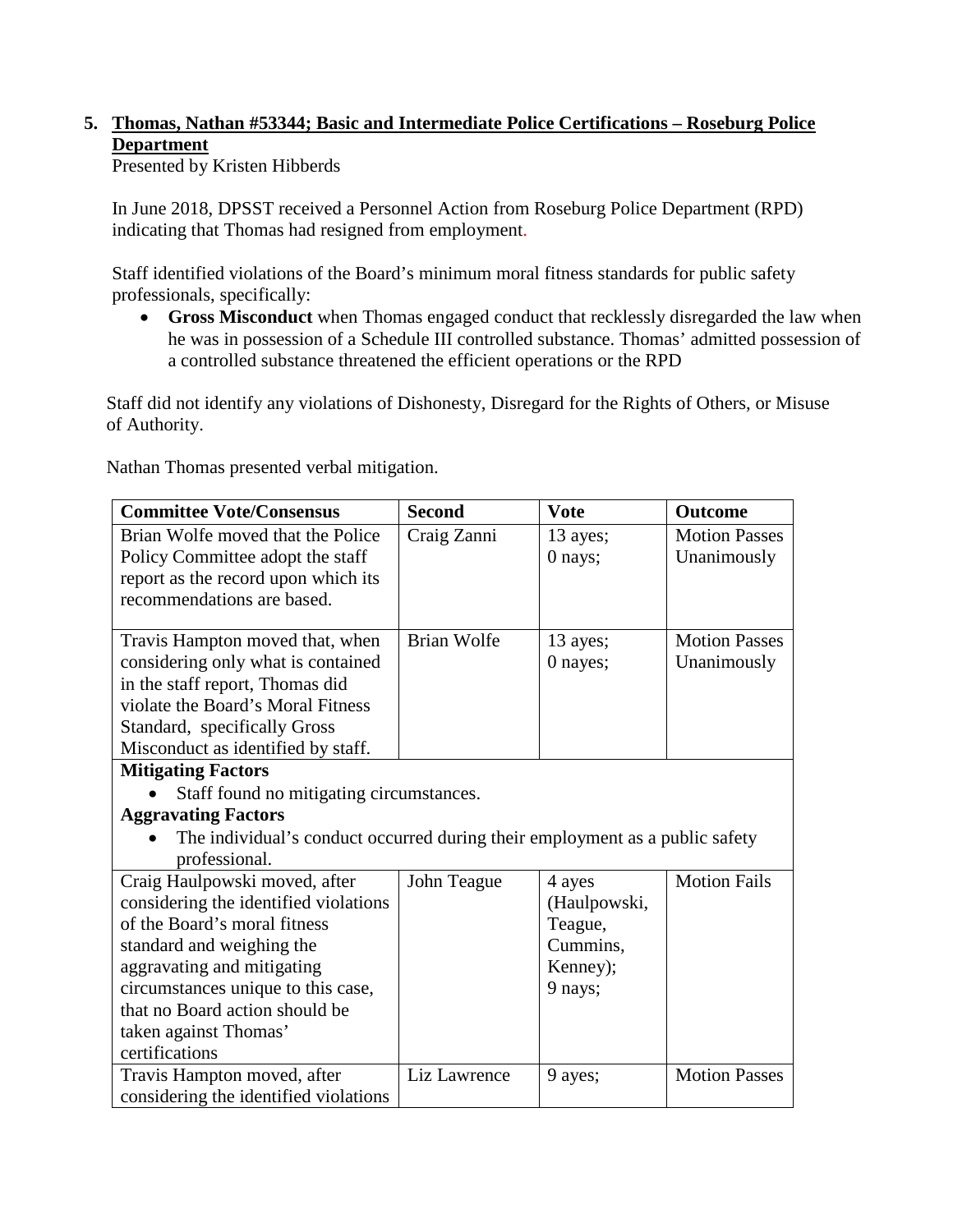| of the Board's moral fitness           |             | 4 nayes      |                      |
|----------------------------------------|-------------|--------------|----------------------|
| standard and weighing the              |             | (Halupowski, |                      |
| aggravating and mitigating             |             | Teague,      |                      |
| circumstances unique to this case,     |             | Cummins,     |                      |
| that Board action should be taken      |             | Kenney);     |                      |
| against Thomas' certifications         |             |              |                      |
| Travis Hampton made a motion,          | Andy Heider | 13 ayes;     | <b>Motion Passes</b> |
| after considering the totality of the  |             | 0 nays;      | Unanimously          |
| case, that Thomas be ineligible to     |             |              |                      |
| hold public safety certification for 5 |             |              |                      |
| years.                                 |             |              |                      |

### **6. Gibson, Zachariah #48800; Basic and Intermediate Police Certifications – Clatskanie Police Department**

Presented by Kristen Hibberds

In March 2016, DPSST received a Personnel Action from Clatskanie Police Department indicating that Gibson had been terminated.

Staff identified violations of the Board's minimum moral fitness standards for public safety professionals, specifically:

• **Dishonesty** when Gibson engaged in dishonesty during an investigation into his inappropriate comments/actions involving a female employee of the Fire Department.

Staff did not identify any violations of Disregard for the Rights of Others, Gross Misconduct or Misuse of Authority.

Zachariah Gibson presented verbal mitigation.

| <b>Committee Vote/Consensus</b>      | <b>Second</b>    | <b>Vote</b> | <b>Outcome</b>       |
|--------------------------------------|------------------|-------------|----------------------|
| Travis Hampton moved that the        | Craig Zanni      | $13$ ayes;  | <b>Motion Passes</b> |
| Police Policy Committee adopt the    |                  | $0$ nays;   | Unanimously          |
| staff report as the record upon      |                  |             |                      |
| which its recommendations are        |                  |             |                      |
| based.                               |                  |             |                      |
| Liz Lawrence moved that, when        | Craig Halupowski | $13$ ayes;  | <b>Motion Passes</b> |
| considering only what is contained   |                  | 0 nayes;    | Unanimously          |
| in the staff report, Gibson violated |                  |             |                      |
| the Board's Moral Fitness Standard,  |                  |             |                      |
| specifically Dishonesty as           |                  |             |                      |
| identified by staff and Gross        |                  |             |                      |
| Misconduct when he damaged the       |                  |             |                      |
| reputation of his agency by          |                  |             |                      |
| repeated engaging in egregious       |                  |             |                      |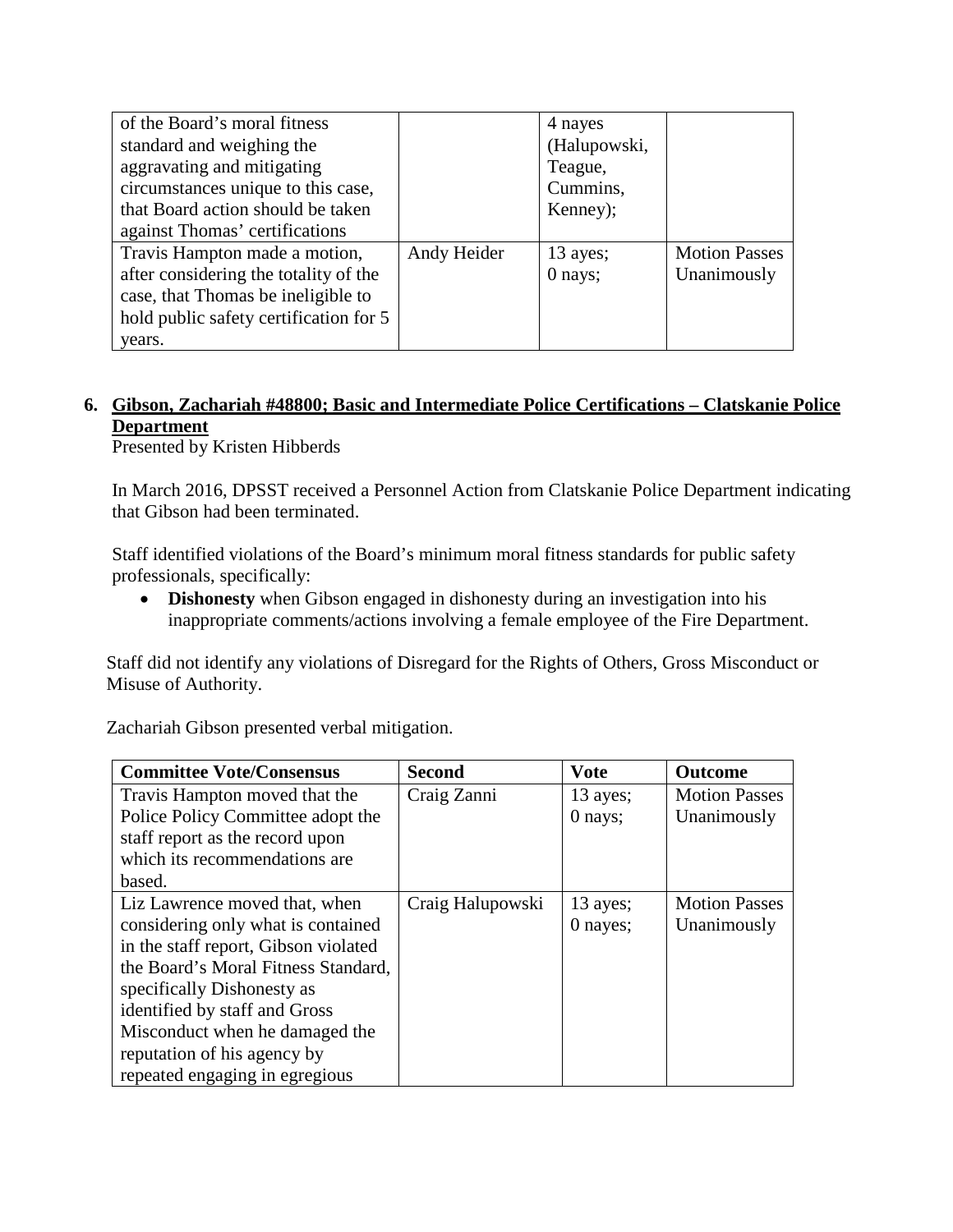| behavior affecting the efficient                                                      |                       |          |                      |
|---------------------------------------------------------------------------------------|-----------------------|----------|----------------------|
| operations.                                                                           |                       |          |                      |
| <b>Mitigating Factors</b>                                                             |                       |          |                      |
| Staff found no mitigating circumstances.                                              |                       |          |                      |
| <b>Aggravating Factors</b>                                                            |                       |          |                      |
| The individual's conduct occurred during their employment as a public safety          |                       |          |                      |
| professional;                                                                         |                       |          |                      |
| The individual's conduct occurred multiple times.                                     |                       |          |                      |
| The individual's conduct occurred while working in an official capacity.<br>$\bullet$ |                       |          |                      |
| Gibson's position of authority.                                                       |                       |          |                      |
| The vulnerability of the victim.                                                      |                       |          |                      |
| Mark Rauch moved, after                                                               | Craig Halupowski      | 13 ayes; | <b>Motion Passes</b> |
| considering the identified violations                                                 |                       | 0 nays;  | Unanimously          |
| of the Board's moral fitness                                                          |                       |          |                      |
| standard and weighing the                                                             |                       |          |                      |
| aggravating and mitigating                                                            |                       |          |                      |
| circumstances unique to this case,                                                    |                       |          |                      |
| that Board action should be taken                                                     |                       |          |                      |
| against Gibson's certifications.                                                      |                       |          |                      |
| Craig Halupowski made a motion,                                                       | <b>Travis Hampton</b> | 13 ayes; | <b>Motion Passes</b> |
| after considering the totality of the                                                 |                       | 0 nays;  | Unanimously          |
| case, that Gibson be ineligible to                                                    |                       |          |                      |
| hold public safety certification for                                                  |                       |          |                      |
| life.                                                                                 |                       |          |                      |

### **7. Candiff, James #51133; Basic and Intermediate Police Certifications – Scappoose Police Department**

Presented by Kristen Hibberds

In October 2018, DPSST received a Personnel Action from Scappoose Police Department indicating that Candiff had resigned during an investigation.

Staff identified violations of the Board's minimum moral fitness standards for public safety professionals, specifically:

- **Dishonesty** when Candiff engaged in dishonesty when he knowingly engaged in untruthfulness and misrepresentation when he claimed to have admitted to his two sergeants that he was sending nude photos of himself in uniform.
- **Gross Misconduct** when Candiff threatened the efficient operations of the of the agency when he engaged in sexually oriented behavior while on duty and in uniform that distracted him from performing proactive police work as well as taking inappropriate pictures of himself in uniform.

Staff did not identify any violations of Disregard for the Rights of Others or Misuse of Authority.

James Candiff presented verbal mitigation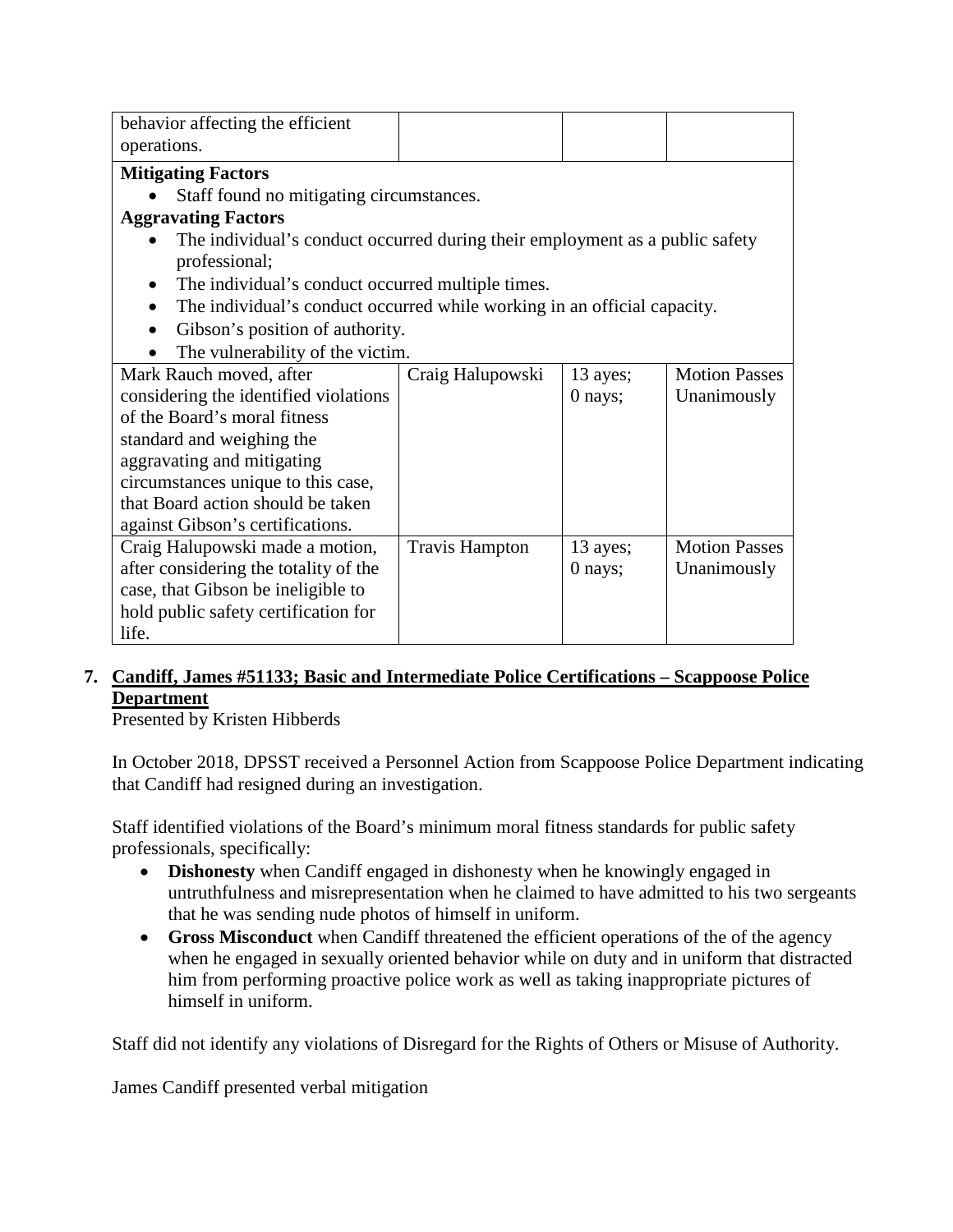| <b>Committee Vote/Consensus</b>     | <b>Second</b>    | <b>Vote</b> | <b>Outcome</b>       |
|-------------------------------------|------------------|-------------|----------------------|
| Craig Zanni moved that the Police   | Craig Halupowski | 13 ayes;    | <b>Motion Passes</b> |
| Policy Committee adopt the staff    |                  | 0 nays;     | Unanimously          |
| report as the record upon which its |                  |             |                      |
| recommendations are based.          |                  |             |                      |
| Craig Halupowski moved that,        | Liz Lawrence     | 13 ayes;    | <b>Motion Passes</b> |
| when considering only what is       |                  | 0 nayes;    | Unanimously          |
| contained in the staff report,      |                  |             |                      |
| Candiff violated the Board's Moral  |                  |             |                      |
| Fitness Standard, specifically      |                  |             |                      |
| Dishonesty and Gross Misconduct     |                  |             |                      |
| as identified by staff.             |                  |             |                      |

### **Mitigating Factors**

• The culture of the agency.

### **Aggravating Factors**

- The individual's conduct occurred during their employment as a public safety professional;
- The individual's conduct occurred while they were acting in an official capacity;
- The individual's conduct occurred multiple times
- Candiff's verbal mitigation blaming others and not taking responsibility.
- Letter from Candiff's attorney implying Candiff is allowed to engage in this conduct while on breaks and that lower call volumes would be a reason to engage in this conduct.
- Candiff's thought of turning civil dispute into a criminal issue.

| Craig Halupowski moved, after         | Liz Lawrence          | 13 ayes;  | <b>Motion Passes</b> |
|---------------------------------------|-----------------------|-----------|----------------------|
| considering the identified violations |                       | $0$ nays; | Unanimously          |
| of the Board's moral fitness          |                       |           |                      |
| standard and weighing the             |                       |           |                      |
| aggravating and mitigating            |                       |           |                      |
| circumstances unique to this case,    |                       |           |                      |
| that Board action should be taken     |                       |           |                      |
| against Candiff's certifications      |                       |           |                      |
| Liz Lawrence made a motion, after     | <b>Travis Hampton</b> | 13 ayes;  | <b>Motion Passes</b> |
| considering the totality of the case, |                       | $0$ nays; | Unanimously          |
| that Candiff be ineligible to hold    |                       |           |                      |
| public safety certification for life. |                       |           |                      |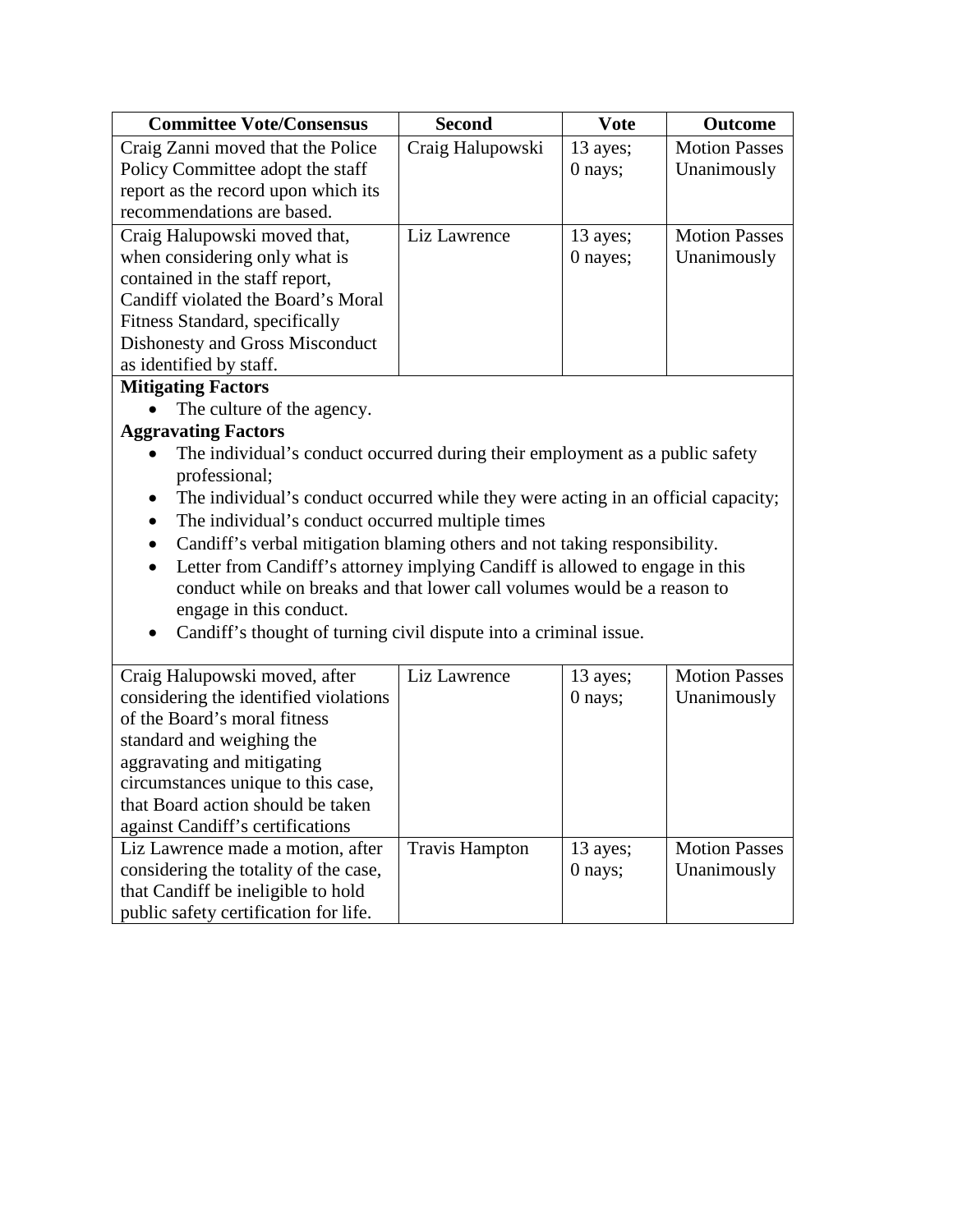# **8. Evans, Timmy #29606; Basic, Intermediate and Advanced Police Certifications – Portland Police Bureau**

Presented by Kristen Hibberds

In May 2018, DPSST received a Personnel Action from the Portland Police Bureau indicating that Evans had been terminated from employment.

Staff identified violations of the Board's minimum moral fitness standards for public safety professionals, specifically:

• **Gross Misconduct** when Evans violated his Non-Disclosure Agreement with the PPB when he provided an applicant copies of her confidential background paperwork. Evans also provided an applicant with confidential interview answers to aid her in passing the oral interviewing portion of PPB's hiring process and provided an out of state hotel room for an applicant to help pass the testing to become a Portland Police Officer.

Staff did not identify any violations of Dishonesty, Disregard for the Rights of Others, or Misuse of Authority.

Mathew Ellis presented verbal testimony on behalf of Timmy Evans.

| <b>Committee Vote/Consensus</b>                                                                                                                                                                                  | <b>Second</b> | <b>Vote</b>                                                | <b>Outcome</b>       |
|------------------------------------------------------------------------------------------------------------------------------------------------------------------------------------------------------------------|---------------|------------------------------------------------------------|----------------------|
| Zachary Kenney and Chris Davis recused due to a conflict of interest.                                                                                                                                            |               |                                                            |                      |
| Craig Halupowski moved that the<br>Police Policy Committee adopt the<br>staff report as the record upon<br>which its recommendations are<br>based.                                                               | Mark Rauch    | 11 ayes;<br>$0$ nays;<br>2 abstained<br>(Kenney,<br>Davis) | <b>Motion Passes</b> |
| Mark Rauch moved that, when<br>considering only what is contained<br>in the staff report, Evans violated<br>the Board's Moral Fitness<br><b>Standardspecifically Gross</b><br>Misconduct as identified by staff. | Craig Zanni   | 11 ayes;<br>0 nays<br>2 abstained<br>(Kenney,<br>Davis)    | <b>Motion Passes</b> |

### **Mitigating Factors**

- The amount of support Evans has received
- Evans being under a lot of pressure to ensure diversity when recruiting.
- The number of commendations Evans has received in his career.

### **Aggravating Factors**

- The individual's conduct occurred during their employment as a public safety professional;
- The individual's conduct occurred while they were acting in an official capacity;
- The individual's conduct occurred multiple times.
- Evans was disciplined for similar behavior in 2015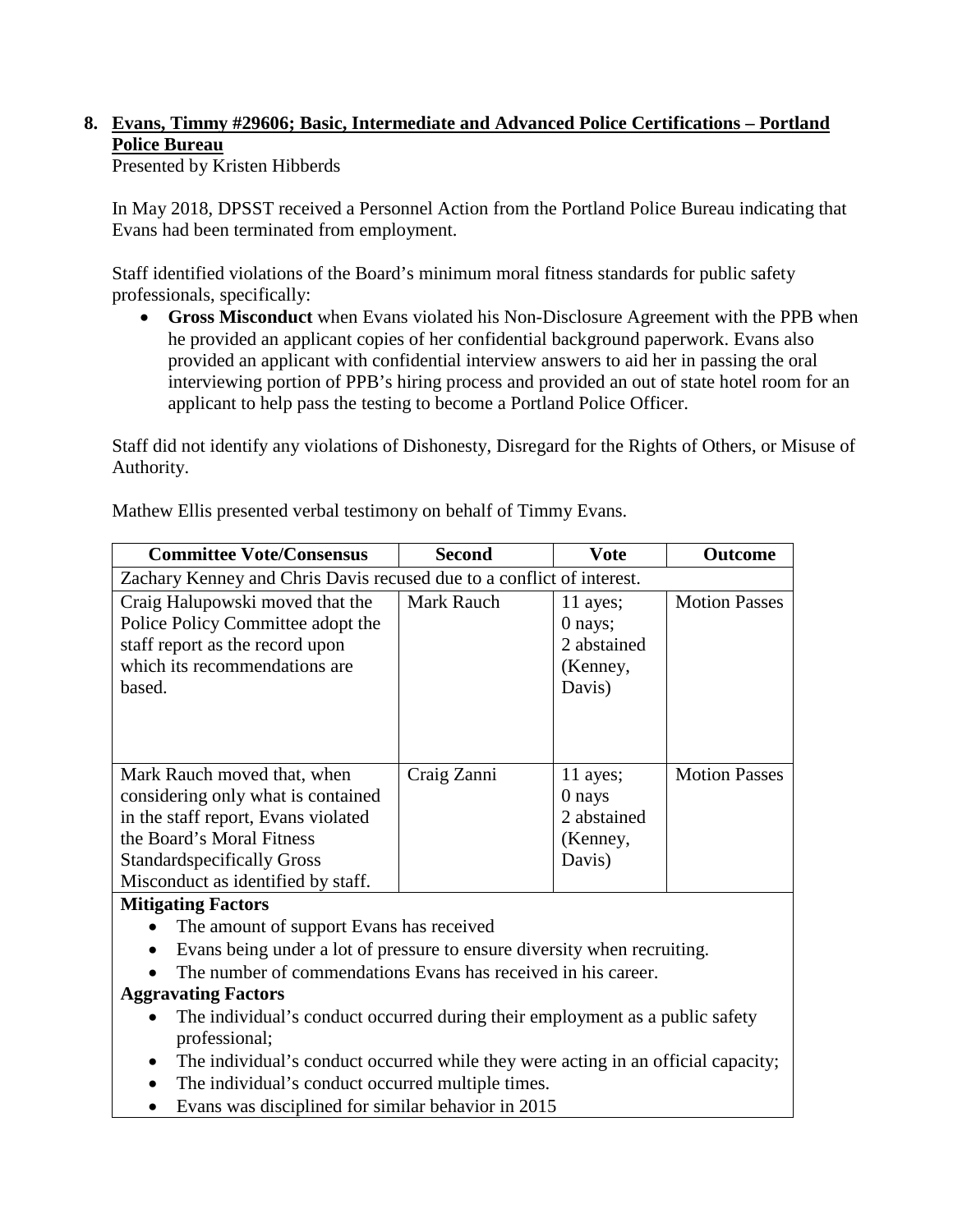| Rauch moved, after considering the    | Craig Zanni | 2 ayes       | <b>Motion Fails</b>  |
|---------------------------------------|-------------|--------------|----------------------|
| identified violations of the Board's  |             | (Cummins,    |                      |
| moral fitness standard and            |             | Rauch);      |                      |
| weighing the aggravating and          |             | 8 nays       |                      |
| mitigating circumstances unique to    |             | 2 abstained  |                      |
| this case, that Board action should   |             | (Kenney,     |                      |
| be taken against Evan's               |             | Davis)       |                      |
| certifications.                       |             | (Heider      |                      |
|                                       |             | stepped out) |                      |
| Craig Halupowski moved, after         | Craig Zanni | 8 ayes;      | <b>Motion Passes</b> |
| considering the identified violations |             | 2 nays       |                      |
| of the Board's moral fitness          |             | (Cummins,    |                      |
| standard and weighing the             |             | Rauch),      |                      |
| aggravating and mitigating            |             | 2 abstained  |                      |
| circumstances unique to this case,    |             | (Kenney,     |                      |
| that no Board action should be        |             | Davis)       |                      |
| taken against Evan's certifications.  |             | (Heider      |                      |
|                                       |             | stepped out) |                      |

### **9. O'Malley, Patrick; Basic, Intermediate, Advanced and Supervisory Corrections Certification and Basic, Intermediate, Advanced and Supervisory Police Certifications – Lebanon Police Department**

Presented by Kristen Hibberds

In April 2018, DPSST received a Personnel Action from Lebanon Police Department indicating that O'Malley had resigned in lieu of termination.

Staff identified violations of the Board's minimum moral fitness standards for public safety professionals, specifically:

- **Dishonesty** O'Malley engaged in dishonesty when he knowingly:
	- o made false statements regarding another officer's sexual orientation;
	- o lied to an LPD officer he supervises regarding listening to a confidential recording;
	- o misrepresented that the Chief of Police had directed him to talk to records staff about sexual harassment.
- **Gross Misconduct** when O'Malley threatened the efficient operation of the agency by:
	- o intentionally making false sexual orientation remarks and gender bias comments about LPD officer to a citizen;
	- o knowingly making false comments to LPD officers with intent to create a hostile work environment;
	- o making offensive and sexually harassing comments to an LPD officer on two separate occasions regarding masturbation and his arousal during a medical procedure;
	- o not reporting criminal conduct of a woman who propositioned him for sex in exchange for money.
	- o engaging in unprofessional and inappropriate behavior with a city employee and the wife of a city employee.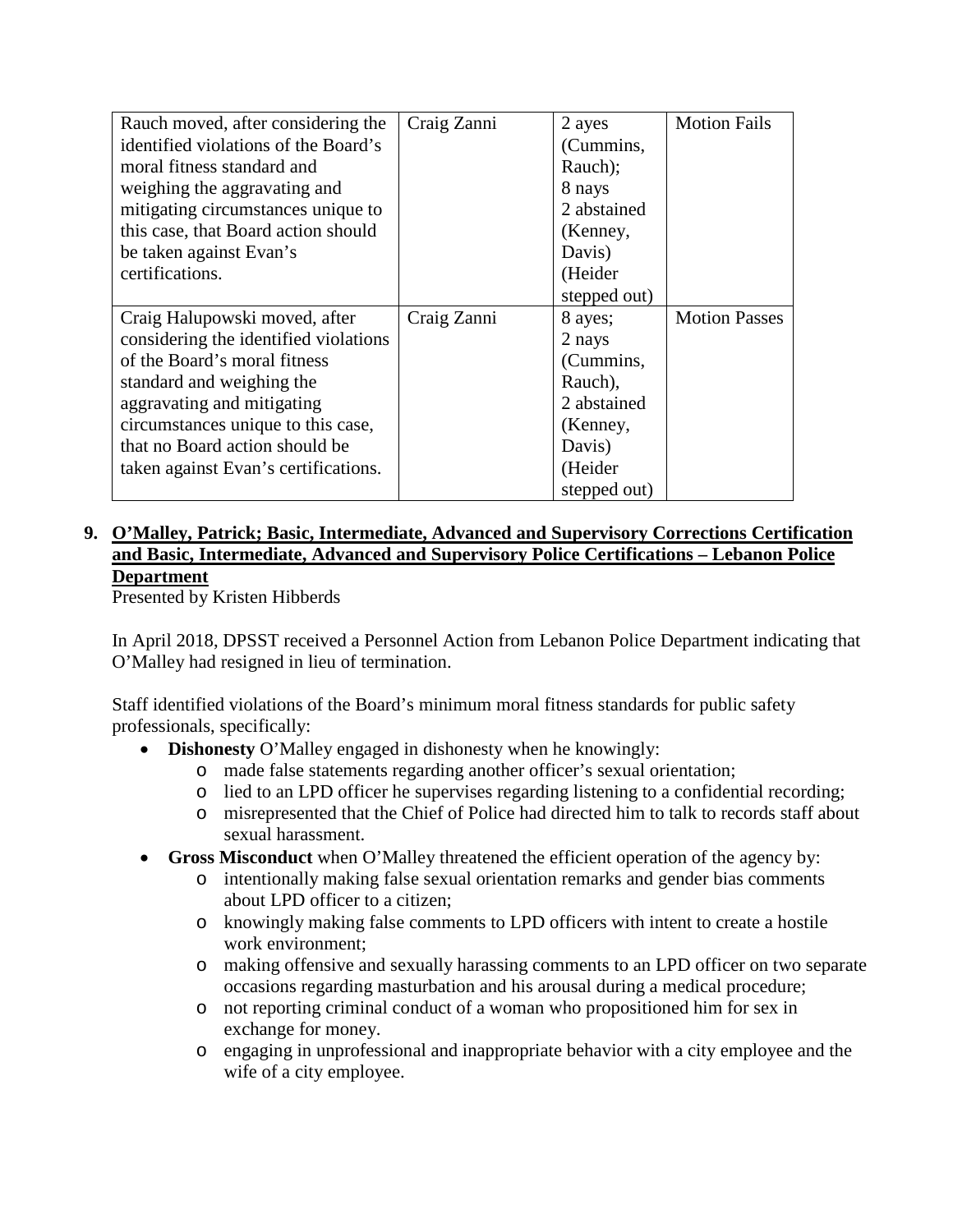Staff did not identify any violations of Disregard for the Rights of Others, or Misuse of Authority.

| <b>Committee Vote/Consensus</b>                                                   | <b>Second</b>     | <b>Vote</b> | <b>Outcome</b>       |
|-----------------------------------------------------------------------------------|-------------------|-------------|----------------------|
| Craig Zanni moved that the Police                                                 | <b>Mark Rauch</b> | 13 ayes;    | <b>Motion Passes</b> |
| Policy Committee adopt the staff                                                  |                   | 0 nays;     | Unanimously          |
| report as the record upon which its                                               |                   |             |                      |
| recommendations are based.                                                        |                   |             |                      |
|                                                                                   |                   |             |                      |
| Travis Hampton moved that, when                                                   | Zach Kenney       | 13 ayes     | <b>Motion Passes</b> |
| considering only what is contained                                                |                   |             | Unanimously          |
| in the staff report, O'Malley                                                     |                   |             |                      |
| violated the Board's Moral Fitness                                                |                   |             |                      |
| Standard, specifically Gross                                                      |                   |             |                      |
| Misconduct as identified by staff.                                                |                   |             |                      |
| <b>Mitigating Factors</b>                                                         |                   |             |                      |
| Staff found no mitigating circumstances.                                          |                   |             |                      |
| <b>Aggravating Factors</b>                                                        |                   |             |                      |
| The individual's conduct occurred during their employment as a public safety      |                   |             |                      |
| professional;                                                                     |                   |             |                      |
| The individual's conduct occurred while they were acting in an official capacity; |                   |             |                      |
| The individual's conduct occurred multiple times.                                 |                   |             |                      |
| Craig Halupowski moved, after                                                     | <b>Mark Rauch</b> | 13 ayes;    | <b>Motion Passes</b> |
| considering the identified violations                                             |                   | 0 nays;     | Unanimously          |
| of the Board's moral fitness                                                      |                   |             |                      |
| standard and weighing the                                                         |                   |             |                      |
| aggravating and mitigating                                                        |                   |             |                      |
| circumstances unique to this case,                                                |                   |             |                      |
| that Board action should be taken                                                 |                   |             |                      |
| against O'Malley's certifications                                                 |                   |             |                      |
| Liz Lawrence made a motion, after                                                 | Craig Halupowski  | 13 ayes;    | <b>Motion Passes</b> |
| considering the totality of the case,                                             |                   | 0 nays;     | Unanimously          |
| that O'Malley be ineligible to hold                                               |                   |             |                      |
| public safety certification for life.                                             |                   |             |                      |

### **10. Saulo, Caleb #59701; Appeal of Academy Dismissal – Warm Springs Police Department** Presented by Linsay Hale

Caleb Saulo is a police officer employed by the Warm Springs Police Department. On October 17, 2019, while enrolled in Basic Police Class #395 (BP395), Officer Saulo failed to report to class as scheduled. Upon further investigation, Saulo was found passed out in his vehicle which was parked on Academy grounds. Saulo admitted to possessing and consuming alcohol on campus to the point of passing out, oversleeping and failing to appear for class.

Saulo was found to be in violation of the Student Rules and Regulations and the Board's Standards of Student Conduct (found in OAR 259-012-0010) by possessing and consuming alcohol on campus,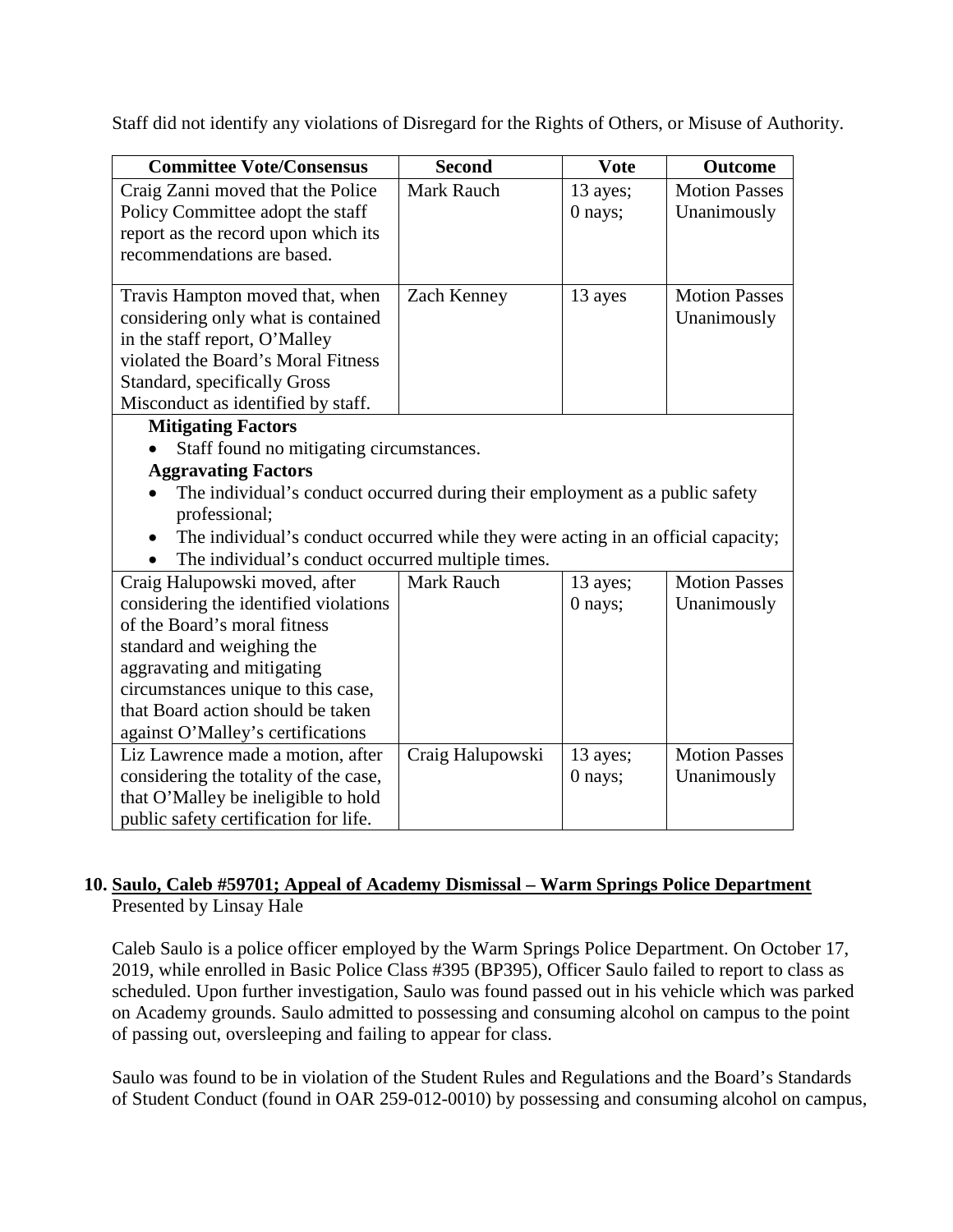and for failing to report to class. He was subsequently dismissed from the Academy for these violations.

Saulo appealed his dismissal to the Director is accordance with OAR 259-012-0035(12). After considering Saulo's conduct, the facts identified in the final investigation report and the mitigation provided by Mr. Saulo, the Director upheld the dismissal.

Warm Springs Police Chief Ron Gregory, employer of Mr. Saulo, is further appealing Saulo's dismissal to the Board, through the Police Policy Committee, in accordance with OAR 259-012- 0025(9).

*Zachary Kenney moved recommend the Board affirm the Academy dismissal of Caleb Saulo for violations of the rules and regulations that govern students enrolled in a course offered by Oregon's Public Safety Academy. Craig Zanni seconded the motion. The motion passes unanimously.* 

### **11. Proposed Rule Changes for OAR 259-008-0010; Establishing Pre-employment Psychological Screening Standards for Compliance with SB 423**

Presented by Jennifer Howald

Senate Bill 423 becomes effective on January 1, 2020. This new law prohibits the employment of a person as a police officer or reserve officer unless a pre-employment psychological screening has been completed. SB 423 directs the Board on Public Safety Standards and Training (Board) to adopt rules establishing standards for the qualifications and training necessary for the individual conducting the screening and the standards and procedures for conducting a screening. On August 15, 2019, the Police Policy Committee (PPC) met and reviewed draft rule language prepared for the implementation of minimum standards for pre-employment psychological screenings for police and reserve officers. The PPC voted unanimously to recommend that the Board approve filing the proposed changes as prepared for OAR 259-008-0010 as a permanent rule change if no comments are received.

The proposed rule change was filed with the Secretary of State on August 26, 2019 for a public comment period through September 23, 2019. A Public comment was received and needs to be reviewed and considered prior to completing the permanent rule change process. DPSST presented the public comment to the policy committee.

*Craig Halupowski moved to recommend that the Board not include standards for second-opinion evaluations as an appeal process. Brian Wolfe seconded the motion. The motion passes unanimously.* 

Staff presented an amended version of the proposed rule language that was previously reviewed and approved by the PPC on August 15, 2019. The amendments provide additional clarity regarding the intent of the rule and are unrelated to the public comment that was received.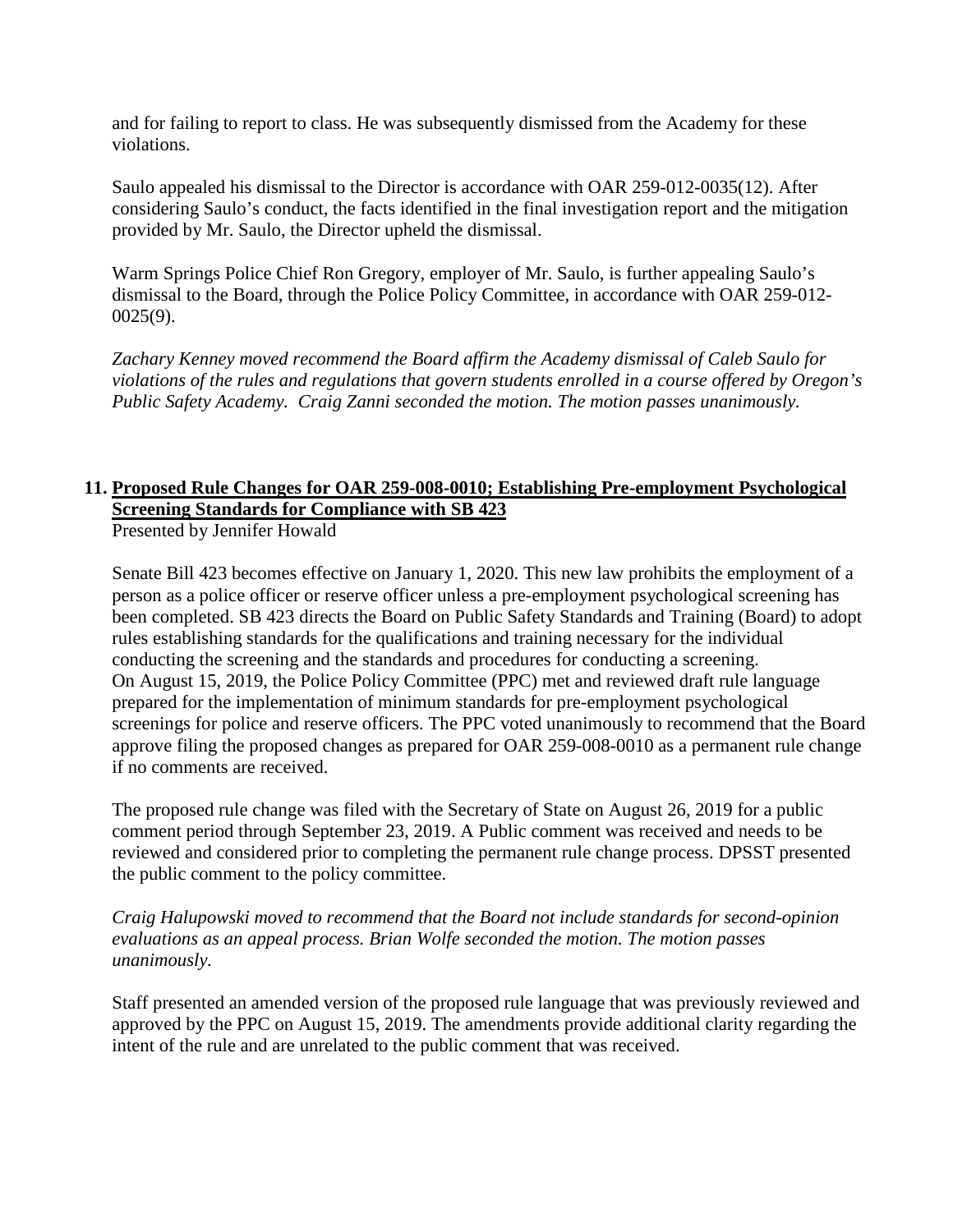*Craig Zanni moved to recommend the board approve filing the amended proposed rule changes for OAR-259-008-0010 as a permanent rule. Craig Halupowski seconded the motion. The motion passes unanimously.*

### **12. Proposed Rule Changes for OAR 259-008-0015: Background Investigations**

Presented by Jennifer Howald

In May, the Telecommunications (TPC), Corrections (CPC) and Police (PPC) Policy Committees reviewed the Criminal Justice Moral Fitness Workgroup recommendation that conducting a search of DPSST records should be a mandatory element of all pre-employment background investigations to ensure that hiring agencies are aware of any past or pending DPSST professional standards reviews or if the individual was the subject of any complaint filed with DPSST. The Moral Fitness Workgroup also recommended removing the requirement that the applicant's personal history statement be notarized, instead requiring an acknowledgment of "declaration under penalty of perjury.

All three Policy Committees unanimously approved the Moral Fitness Workgroup recommendation and DPSST filed the proposed rule changes for public comment opportunity. During the proposed rule public comment period, staff received comment regarding the deletion of the notary requirement.

Staff presented the comment to the Background Investigation Workgroup and The Criminal Justice Moral Fitness Workgroup, both ultimately recommended the proposed rule changes, including removing the notarization requirement, move forward as proposed.

*Mark Rauch moved to recommend that the Board adopt the background investigation process changes recommended by the Moral Fitness Workgroup and approve filing the amended proposed rule changes for OAR-259-008-0015 as a permanent rule. Brian Wolfe seconded the motion. The motion passes unanimously.*

### **13. Proposed Rule Changes for OAR 259-008-0010, 259-008-0011 and 259-008-0067: Establishing the Expiration of DPSST Safety Professional Certifications**

Presented by Jennifer Howald

Under the current application of the statutes relating to lapse of public safety professional certifications, a lapsed certification is treated like an inactive certification that remains subject to revocation for violations of the moral fitness standards no matter how long the certifications have been lapsed.

The Workgroup recommended that public safety certifications should expire after five years of separation from a DPSST certifiable position. The Workgroup recognized that any person returning to the public safety profession, would be subject to a background investigation by a hiring agency, as well as a DPSST criminal history check conducted for certification purposes.

The Workgroup reaffirmed moving forward with the recommendation that all public safety certifications expire after five years of separation. The reapplication for certification will continue to be handled under the current rules and processes with the understanding that current and future workgroups tasked with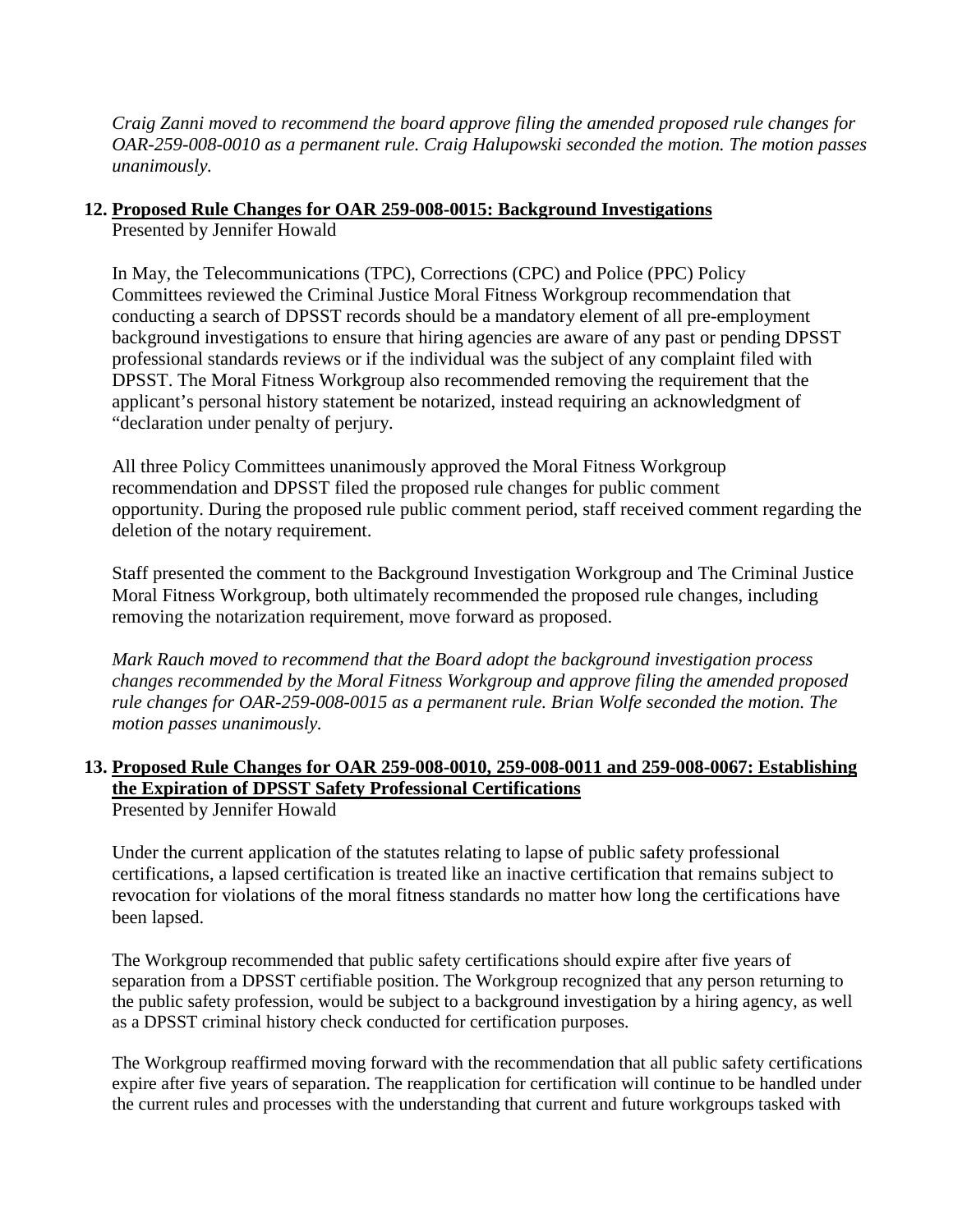assessing minimum training standards will be asked to review the requirements for reapplying for certifications after they have lapsed or expired.

*Consensus reached approving the fiscal impact statements provided by staff.* 

*Liz Lawrence moved recommend that the Board adopt the proposed rule changes for OAR-259-008- 0010, 259-008-0011 and 259-008-0067 as a permanent rule if no comments are received. Travis Hampton seconded the motion. The motion carried unanimously.* 

# **14. \* Proposed rule Changes for OAR 259-008-0070: Criminal Justice Moral Fitness Workgroup Recommendations and Review of Comments**

Presented by Jennifer Howald

When staff presented the Workgroup recommendations and proposed rule changes to the May Policy Committees, the PPC expressed concerns about the impacts of the mandatory minimum three year ineligibility period and the Board approval as the effective date of any ineligibility period. The PPC concerns identified potential outcomes that were more punitive than necessary in some cases and the inability to apply discretion to adjust for a lesser penalty. Staff acknowledged the PPC concerns and assured the PPC that the comments would be considered along with the comments received during public comment.

All three Policy Committees approved staff's recommendation to file the proposed rules for public comment. As a part of the outreach and opportunity for comment, the public comment period extended from May 29, 2019 through August 30, 2019 and included four administrative rule hearings.

Staff received one additional submission of public comment from the Oregon Coalition of Police and Sheriffs (ORCOPS). The concerns submitted by ORCOPS addressed the changes to the title and definition of Misconduct, the effective date of the ineligibility period, and how the mandatory disqualifier drug language may impact review of marijuana offenses.

The Criminal Justice Moral Fitness Workgroup met on September 5, 2019, to review the comments and the original recommendations. The resulting recommendations are outlined below.

1. Mandatory Denial or Revocation for Drug Related Convictions

OAR 259-008-0070 (1) defines the grounds for mandatory denial or revocation of public safety professional certifications and includes mandatory denial or revocation for "a conviction in any jurisdiction for any offense involving the unlawful use, possession, delivery or manufacture of a controlled substance, narcotic or dangerous drug." The concerns submitted by ORCOPS identified that the proposed rule language does not include the current rule language that provides exception for discretionary review of marijuana offenses.

The workgroup approved staff's recommendation to re-insert language that would maintain an exception to the mandatory denial/revocation for unlawful use/possession of controlled substances, directing marijuana offenses to the discretionary review process. While marijuana has been legalized in Oregon, the majority of other jurisdictions still consider use/possession to be unlawful. The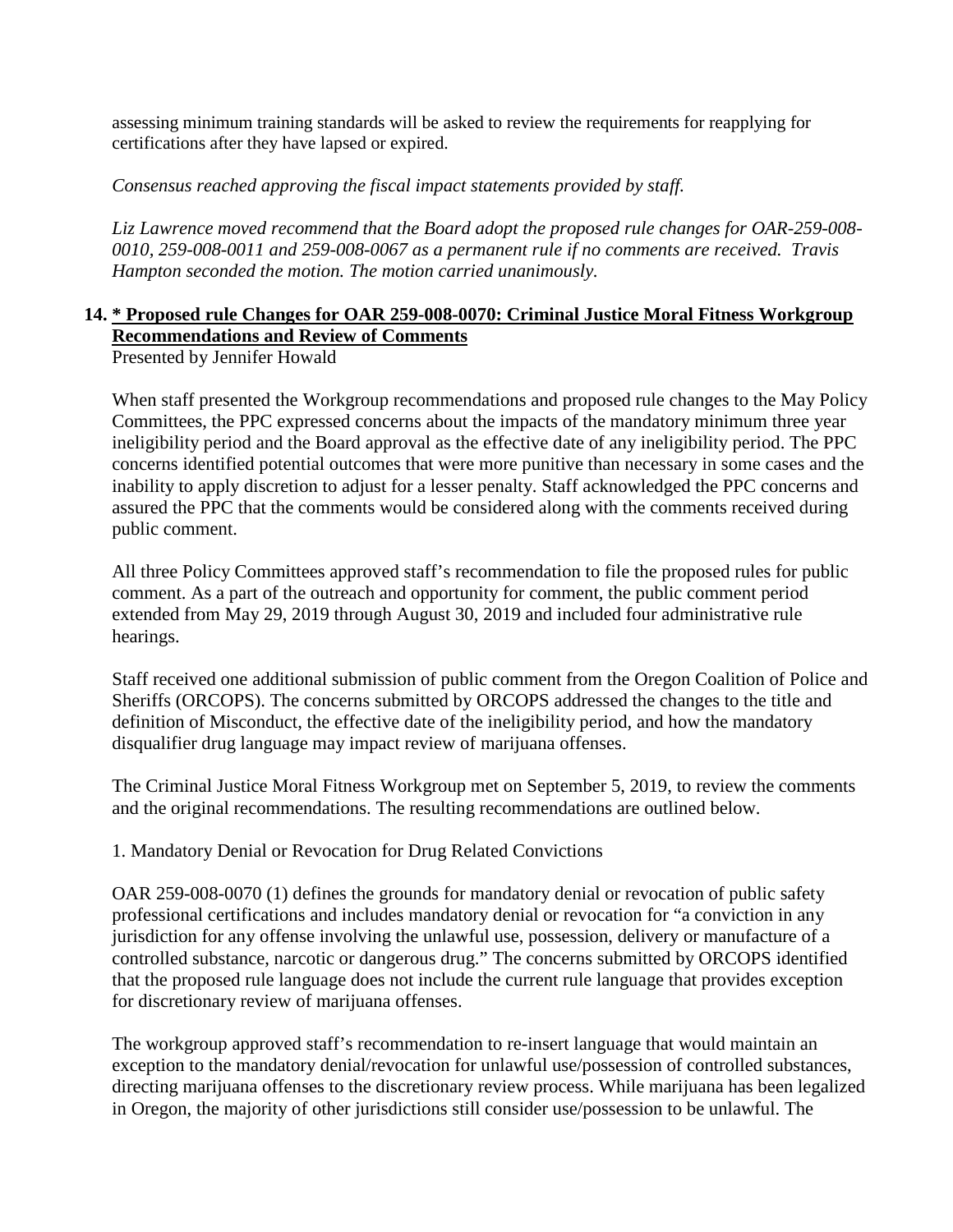Workgroup reaffirmed that it is important to recognize that an individual is expected to follow the laws that apply to their jurisdiction and recommended these cases remain discretionary.

2. The Definition and Application of the Discretionary Moral Fitness Disqualifier -Misconduct

OAR 259-008-0070 (2) defines the grounds for discretionary denial or revocation of public safety professional certifications. When a public safety professional engages in conduct that requires a review for a moral fitness violation, DPSST staff and the Policy Committee are tasked with the review of the conduct to determine whether or not the conduct includes elements of Dishonesty, Misuse of Authority or Misconduct. Each of these moral fitness categories are defined within the rule. The Workgroup's initial recommendations included clarifying amendments to these three categories and elimination of the category Disregard for the Rights of Others.

#### Current Definition:

Gross Misconduct: Includes behavior that deliberately or recklessly disregards the law, threatens persons or property or the efficient operations of any agency.

#### Proposed Definition:

Misconduct. Misconduct includes conduct that violates criminal laws or conduct that threatens or harms persons, property or the efficient operations of any agency.

After considering the public comment, the current definition and the proposed definition, the Workgroup agreed to recommend that the Policy Committees and the Board approve the proposed definition for Misconduct as initially proposed. The reasons supporting this recommendation include the following:

### 3. The Effective Date of an Ineligibility Period

As proposed, OAR 259-008-0310 (11) (d) identifies an ineligibility period as "the timeframe that the public safety professional or applicant is ineligible for public safety certifications and employment as a certifiable public safety professional as the result of the total impact of the moral fitness violations and the aggravating and mitigating circumstances on the public safety professional's moral fitness for certification."

The current rule prescribes the first day of the ineligibility period as either the date of the criminal disposition or the date of separation from employment depending on the trigger for the discretionary review. The Workgroup's recommendation to change the effective date for all ineligibility periods to the date the action as approved by the Board resulted from discussions about the scenarios where public safety professionals are never actually penalized by the revocation process, remaining in the profession and continuing to serve the public. While the certification may be revoked, the person remained employed and serving the public in a certified capacity.

Both the PPC and the ORCOPS identified potential adverse impacts for implementing the effective date as the Board approved date in all cases. Both groups expressed concern for excessive penalty for conduct that happened prior to employment as a public safety professional and conduct that is delayed for review due to employer or DPSST processes. In review of the identified concerns, the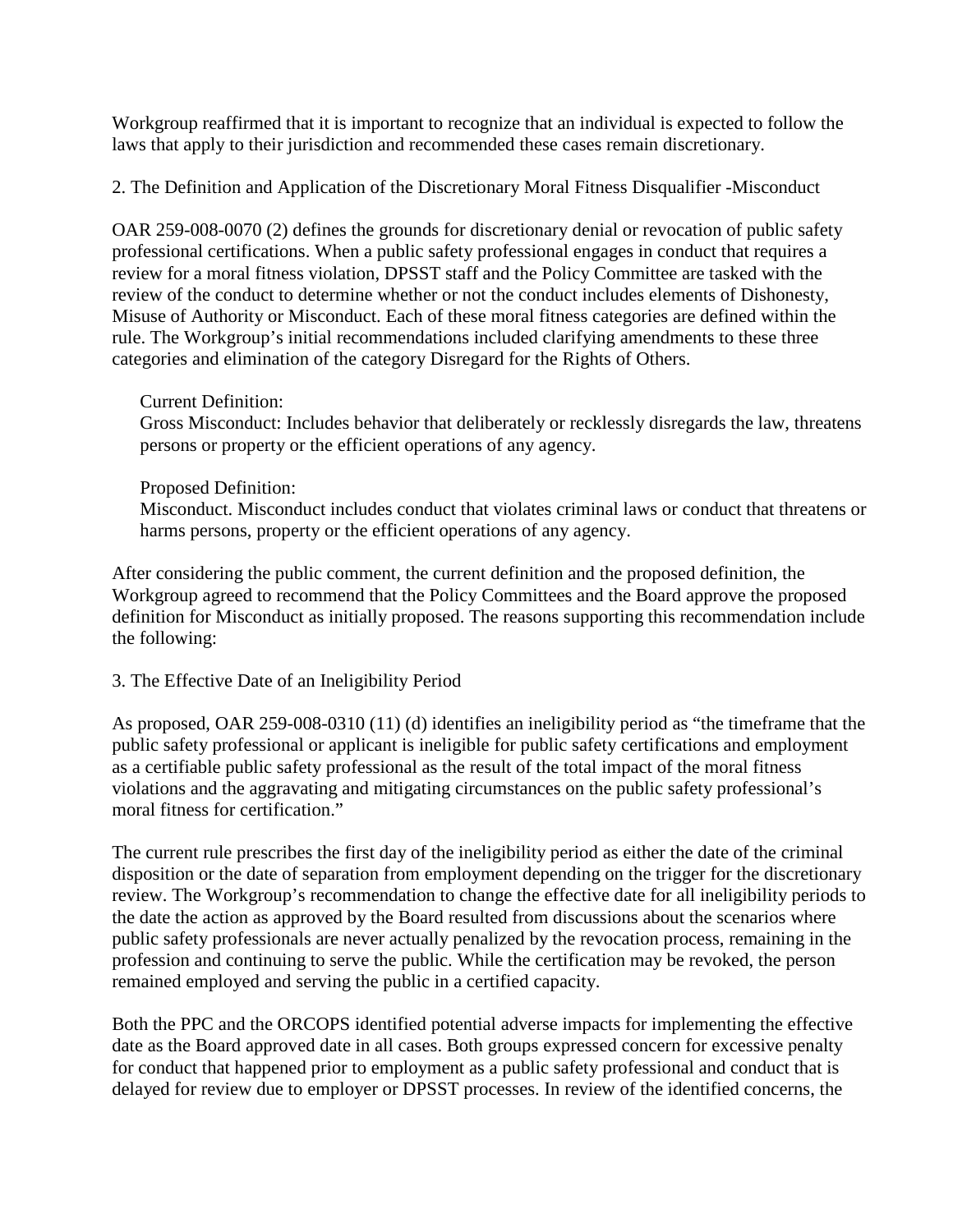Workgroup agreed that ineligibility periods for criminal dispositions that occurred prior to employment should continue to be administered with the date of the criminal disposition as the first date of the ineligibility period. In these cases, it is appropriate that the passage of time may result in no further delay in employment or certification.

When considering how to apply an ineligibility period to conduct that occurs while employed as a public safety professional, the Workgroup maintained that there is a distinction between a public safety professional who continues to be employed and in the service of the public and a public safety professional who has remained separated from acting in a certifiable capacity. To resolve the disparity between the two scenarios, the Workgroup recommended administering the ineligibility period according to the circumstance that applies to the case. Examples:

- When the conduct is a criminal disposition that occurred before the person was employed as a public safety professional or after a separation from employment (retirement) - apply the effective date of the ineligibility period as the date of the criminal disposition.
- When the conduct occurred while the person was a public safety professional, the conduct results in separation from a certifiable position, and the person remains separated from serving the public in a certifiable capacity - apply the effective date of the ineligibility period as the date of the separation.
- When the conduct occurred while the person was a public safety professional but the conduct does not result in separation from a certifiable position or the person gains certifiable employment with another agency after a separation - apply the effective date of the ineligibility period as the date the Board approved the action. In this scenario, the Workgroup recommends that any period of time where there was a gap in employment is accounted for as "time served" when calculating the dates for the final order.

### ADDITIONAL DEPARTMENT RECOMMENDATIONS:

The Department recommends including the following amendments to OAR 259-008-0005, 259-008- 0010 and 259-008-0011.

- Relocating the definition of criminal disposition from the denial/revocation rules (259-008- 0070, et al) to the definition rule (259-008-0005).
- Adding a definition for the term jurisdiction to the definition rule.
- Deleting outdated employment requirement language tied to the denial/revocation crimes lists that were deleted from the denial/revocation rule in 2017.

*Consensus reached approving the fiscal impact statements provided by staff.*

*Craig Zanni moved to recommend that the Board approve filing the proposed rule changes for OAR 259-008-0005, 259-008-0010, 259-008-0011 and 259-008-0070, including the adoption of new rule numbers, as permanent rules if no comments are received. Craig Halupowski seconded the motion. The motion passes unanimously.* 

### **15. Department Update**

Linsay Reported: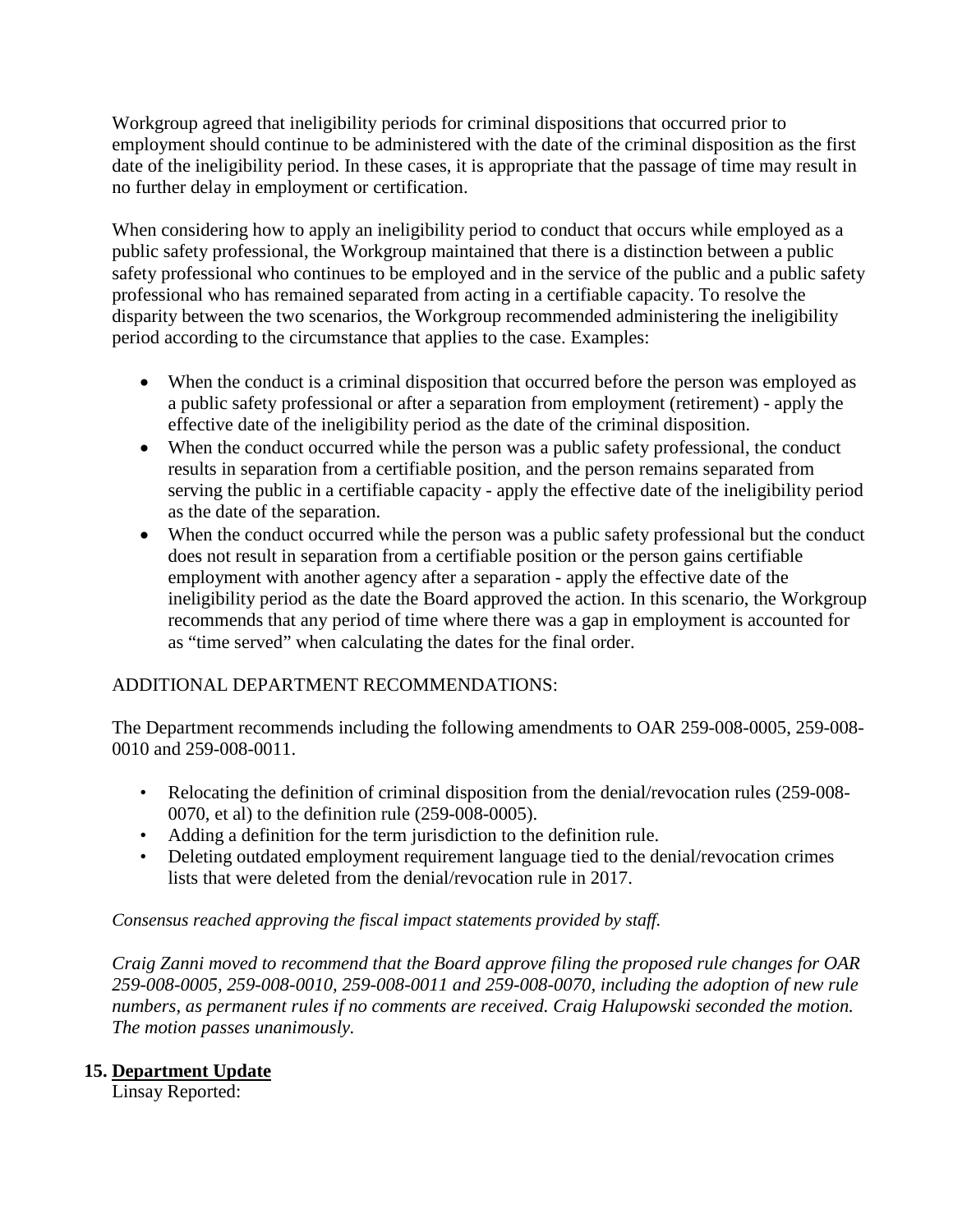- Thank you to everyone who served on the Criminal Justice Moral Fitness Workgroup.
- The Criminal Justice Background Investigation Workgroup continues to meet to develop recommendations regarding DPSST's role in background investigations and the possible establishment of a pre-employment standards and process which applies to applicants for certification who engaged in criminal behavior prior to employment in public safety.

### Eriks Reported:

- Enrollment at the Oregon Public Safety Academy remains steady for Basic Police and Basic Telecommunications classes. Basic Corrections remains manageable but Basic Parole and Probation has slowed. Feedback indicates the slowdown in Parole and Probation is tied to state funding reductions which will be discussed during the 2020 Oregon legislative session. To see an updated enrollment:<https://www.oregon.gov/dpsst/cj/Documents/AcademyEnrollments.pdf>
- A complete review and update of the two-week Supervision and Middle-Management courses continues with the assistance of a diverse work group that includes police, corrections, 9-1-1, and parole and probation stakeholders. Dr. Steven James from Washington State University is assisting DPSST staff and the work group.
- Phase 2 revisions to the 16-week Basic Police Course have been well received by students at the Academy. Basic Police Class 392, which began in July and recently graduated, was the first to see the changes. The elimination of the final calls for service week, with that time re-allocated to scenario-based training for four hours each week, paid dividends that were recognized by Academy staff and experienced by students. The final four-week of the Basic Police Course are being addressed by the Phase 3 Work Group. This group is primarily looking at vehicle stops, investigations, and scenario-based training activities. DPSST staff anticipates completion of Phase 3 after the first of the year with presentations to the Police Policy Committee and Board to follow with implementation slated for July 1, 2020.
- Staci Heintzman-Yutzie shared the work Oregon was doing in revising and updating the State's Basic Police Course as a participant in a panel presentation and discussion during the recent conference of the International Association of Chiefs of Police (IACP) in Chicago. Staci was joined by Dr. Bill Lewinski of the Force Science Institute and John Bostain of Command Presence (retired Federal Law Enforcement Training Center (FLETC) Section Chief). Oregon's new model was used as an example of a research and evidence based curriculum with revised training schedules that maximize learning and mitigate injuries.
- On the legislative front, DPSST is working on a number of projects for both the 2020 and 2021 sessions. BPSST's Private Security Committee unanimously supported the introduction of legislation during the 2021 session that will address how private security company officer look and how their vehicles are marked. An additional legislative concept will require private security companies to have written use of force policies and other management tools for day to day operations. The Board unanimously approved these proposed legislative concepts at its October meeting.
- During the 2020 session, the Board on Public Safety Standards and Training (BPSST) approved at its recent meeting a request from DPSST staff to request four additional 16-week Basic Police classes to address the continued wave of retirements.
- DPSST is working with public safety partners to support the first-ever Public Safety Peer Support conference. This event being held at the Salem Convention Center will be open to all public safety peer support members and clinicians. The pre-conference with various training classes will be on Tuesday, February 4, 2020 and the conference will be held on February 5-7,